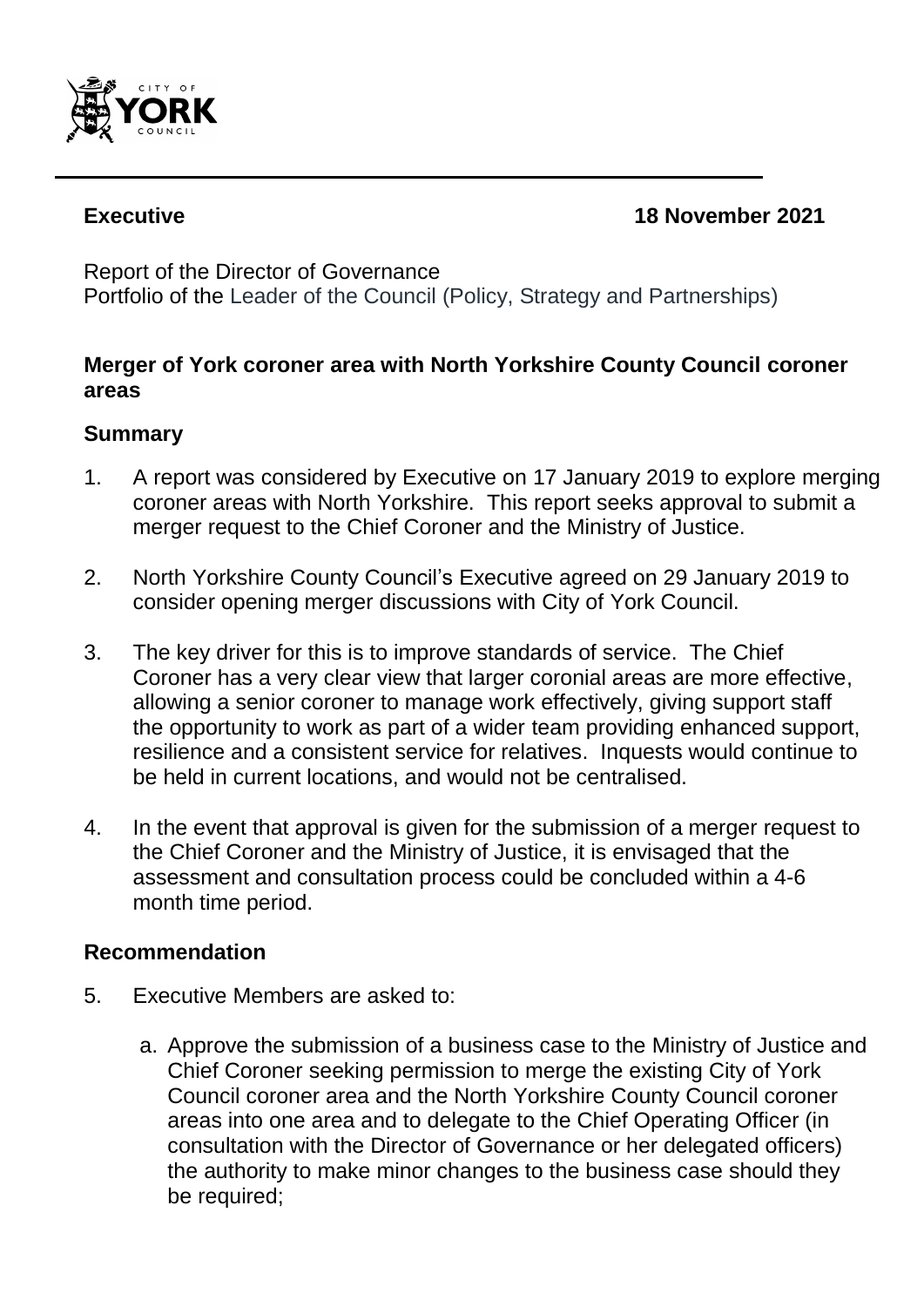b. Approve the proposed Service Level Agreement with North Yorkshire County Council and to delegate to the Chief Operating Officer (in consultation with the Director of Governance or her delegated officers) the authority to take such steps as are necessary to finalise and enter into the resulting agreement.

Reason: This would improve resilience and efficiency, with minimal financial impact and be in line with the Chief Coroner's Guidance.

# **Background**

- 6. The coroner service is an anomalous service within local authorities. Local authorities are responsible for the appointment and payment of the coroner and meeting all costs of the service. This includes the cost of the provision of mortuaries, pathology services, forensic testing, and inquests.
- 7. Coroners are independent judicial post holders and are not employees of the local authority. All appointments of coroners have to be agreed with both the Chief Coroner and the Ministry of Justice, and they effectively have a veto on any arrangements that do not meet their approval. Local authorities cannot remove or dismiss coroners.
- 8. At local government reorganisation in 1996 the coroner areas were divided into three: North Yorkshire East (Scarborough, Ryedale and Hambleton); North Yorkshire West (Richmondshire, Craven, Selby and Harrogate) and York. Each area had a part-time senior coroner, based in different offices, with separate support arrangements.
- 9. All three part-time senior coroners have now retired and City of York Council *and* North Yorkshire County Council appointed a joint Senior Coroner from 1 October 2020, in consultation with the Chief Coroner and the Ministry of Justice. The new joint Senior Coroner is responsible for the three separate coroner areas. If the areas merge, he would take responsibility for the new merged area.
- 10. Previously, the part-time areas were staffed by senior coroners as follows:
	- a. City of York Council two days per week;
	- b. North Yorkshire East three days per week:
	- c. North Yorkshire West three days per week;
- 11. This equates to a workload of eight days per week. The new senior coroner covers five days of this workload and the remaining three days are currently shared across four assistant coroners. Two assistant coroners have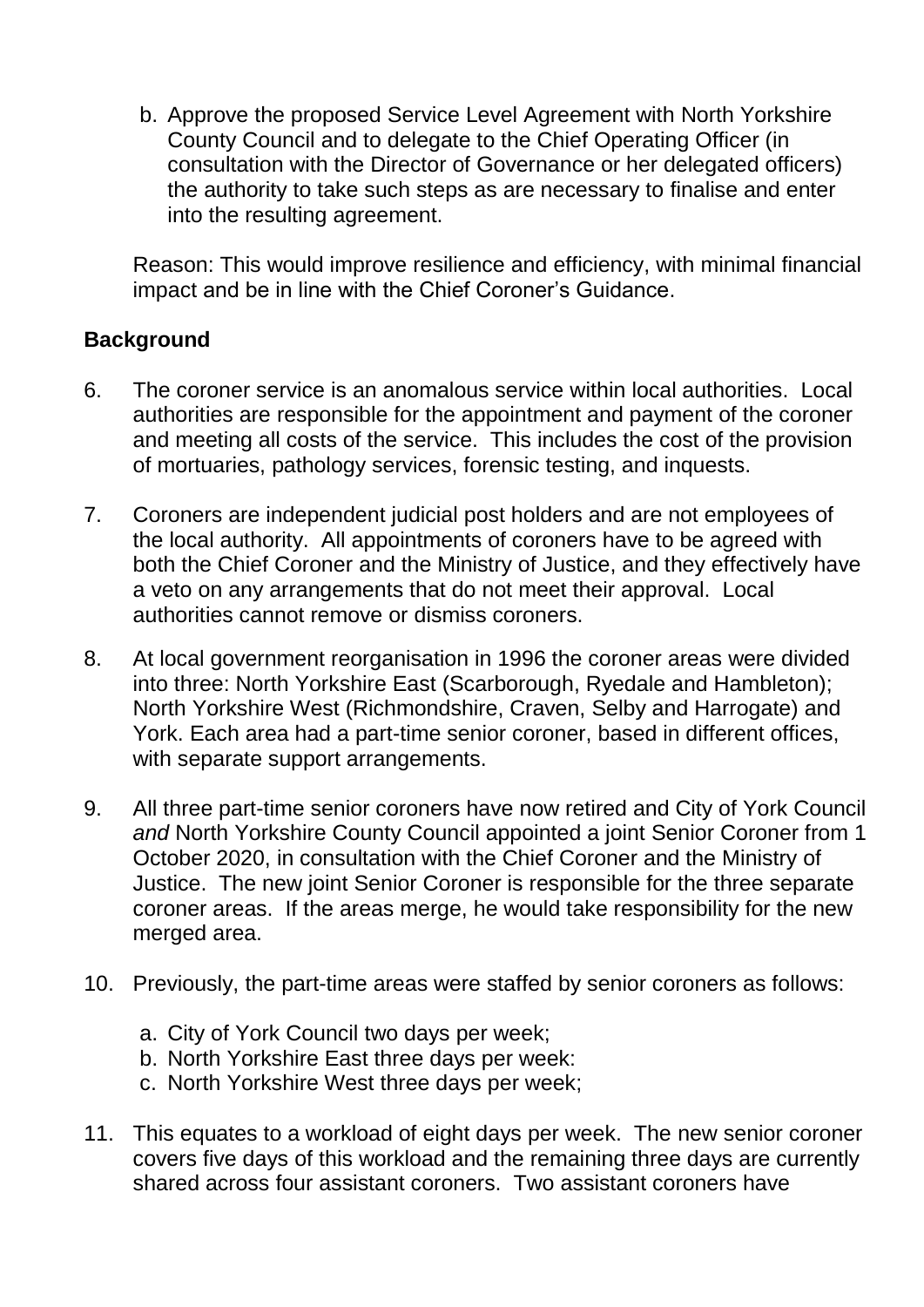indicated a wish to reduce their workload, and a recruitment exercise was recently undertaken to appoint three additional assistant coroners.

- 12. The use of assistant coroners is very flexible as they are paid per session, with a minimum commitment of 15 days per year across all coroner areas they work for (many work for several coroner areas so this is a minimum commitment on our part). Assistant coroners are also used to cover long inquests and senior coroner absence.
- 13. The Chief Coroner has published guidance to local authorities on how to organise the coroner service (see Annex 1 – Chief Coroner's Guidance Note 14 - Merger of Coroners Areas). The guidance states that:
	- a. It is the Chief Coroner's view that the number of coroner areas should be reduced in order to create sensibly sized coroner areas, taking into account the numbers of reported deaths, geographical size and types of coroner work in the area
	- b. There are many part-time coroner jurisdictions which are too small for effective management and cost-efficiency (the Chief Coroner believes that York, North Yorkshire East and North Yorkshire West fall into this category)
	- c. In many cases 3,000-5,000 reported deaths would be an appropriate number for a coroner jurisdiction, our deaths are slightly lower than this at 1820 but the Chief Coroner still wishes us to merge into a single area.
- 14. Schedule 2 of the Coroners and Justice Act 2009 gives the Lord Chancellor the power to make orders altering coroner areas. To date all mergers have been made by agreement.
- 15. Where a new coroner area is created, it must consist of one or more whole upper-tier local authority areas.
- 16. In 2014, when York's part-time senior coroner retired, City of York Council was asked to consider a merger with Hull & East Riding, which the acting York senior coroner and the North Yorkshire Police (NYP) did not support. City of York Council's refusal was upheld on the understanding that it would explore a merger with North Yorkshire County Council when the remaining North Yorkshire senior coroners retired.
- 17. In 2020 there were 565 deaths in the York coroner area, 603 in the East area and 652 reported deaths in the West area. This gives a total of 1820 deaths, which the Chief Coroner sees as an appropriate size for a single coroner jurisdiction.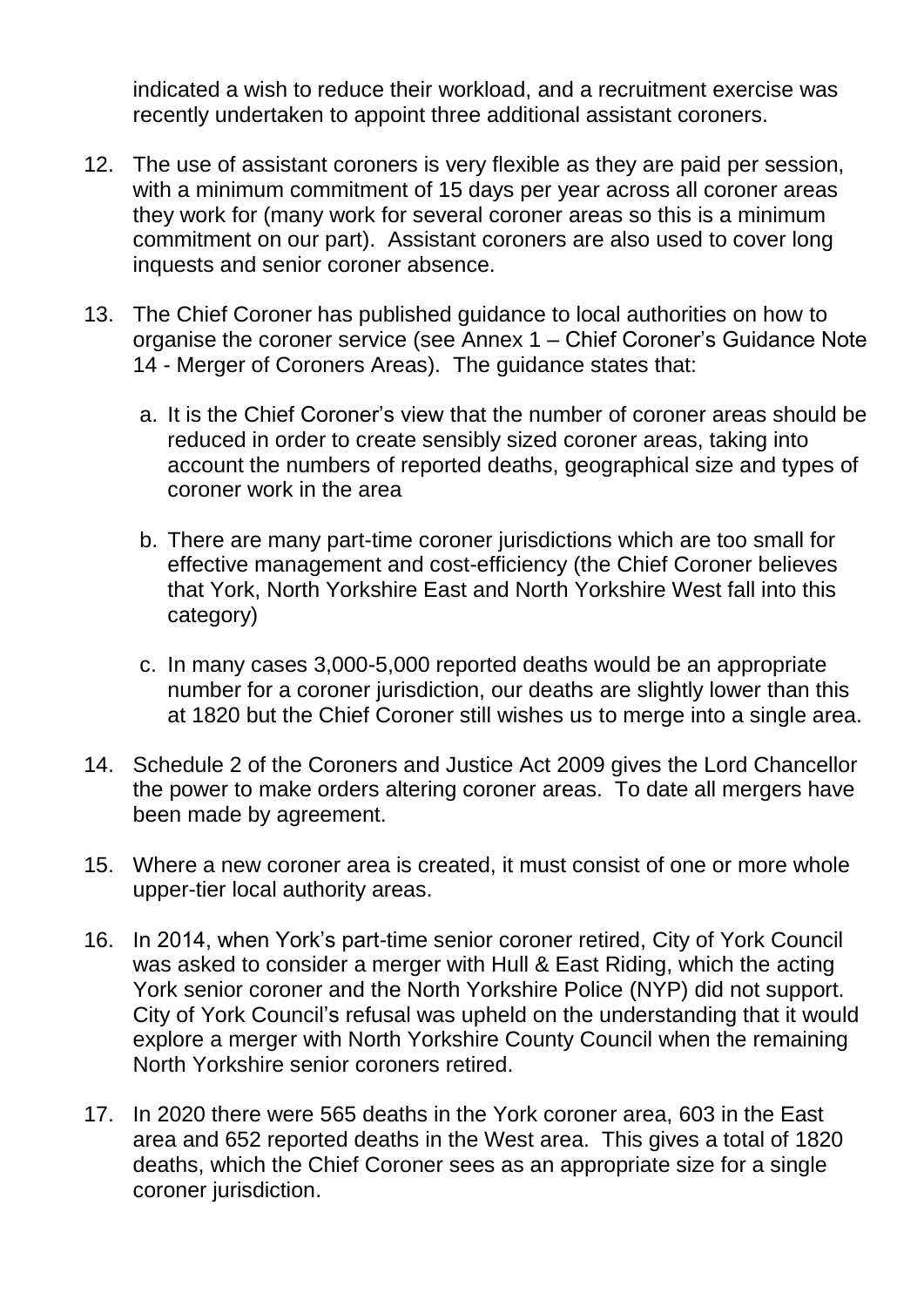- 18. It is now possible for City of York Council to merge coroner areas with North Yorkshire County Council, as North Yorkshire is considering the prerequisite step of merging East and West areas, due to the retirement of the both of their senior coroners. If North Yorkshire County Council merge East and West areas, then York would merge with this new area to make a single York and North Yorkshire coroner service.
- 19. To merge coroner areas the local authority has to apply to the Lord Chancellor with a business case for the merger. Before doing so it should consult with the Chief Coroner. The Chief Coroner and the Ministry of Justice have seen the draft business case and are happy for us to proceed to formal application.

# **Consultation**

- 20. A merger of the areas will require detailed assessment and joint proposal by the City of York Council and North Yorkshire County Council and consultation with the Chief Coroner and the Ministry of Justice, and a detailed draft business case has been developed by both Local Authorities.
- 21. The Chief Coroner and the Ministry of Justice have asked us to open these merger discussions, and have approved our draft business case.
- 22. The senior coroner and North Yorkshire Police are in favour of the proposed merger.
- 23. On 28 April 2021, using emergency delegated powers due to the COVID-19 pandemic, North Yorkshire County Council's Chief Executive, in consultation with the Executive Member with responsibility for the coroner service, agreed:
	- a. Subject to formal approval by the City of York Council, to submit the business case to the Ministry of Justice and Chief Coroner seeking permission to merge all three existing coroners' areas into one area.
	- b. Subject to formal approval by the City of York Council, to approve the proposed Service Level Agreement with the City of York Council.

## **Options**

- 24. There are two options:
	- 1) To seek permission from the Chief Coroner to remain as a separate area – which goes against his specific request that we merge areas, and is therefore not recommended.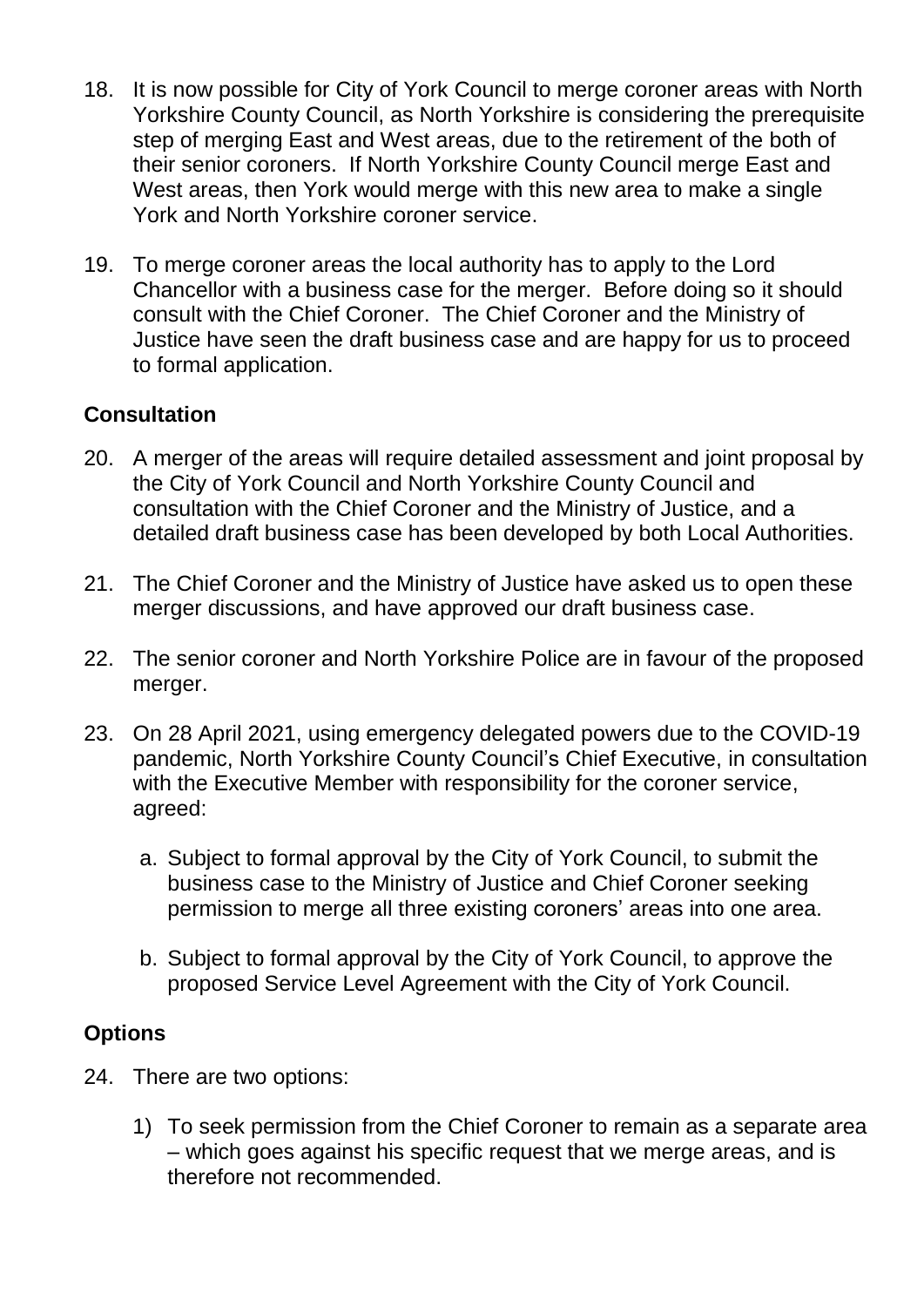2) To formally apply to the Chief Coroner's office and Ministry of Justice to merge the York and NYCC coroner areas –in line with the wishes of the Chief Coroner, the Ministry of Justice, the joint Senior Coroner, the North Yorkshire Police and the local authority officers.

# **Analysis**

Option 1: to seek permission to remain a separate area:

- 25. Advantages:
	- Perceived as a local service for local people.
- 26. Disadvantages:
	- It would be difficult to find sufficient reasons to justify departing from the preference of the Chief Coroner and the Ministry of Justice and would be unlikely to gain their support.
	- In practical terms a single senior coroner covers both York and NYCC areas; administration is provided by central team; police support is provided by central team.

Option 2: to apply to Chief Coroner's Office and Ministry of Justice to merge the York and North Yorkshire coroner areas.

- 27. Advantages:
	- A more resilient and consistent service for the bereaved.
	- Better working practices for the senior coroner, North Yorkshire Police and City of York Council and North Yorkshire County Council.
	- Supports the Chief Coroner and Ministry of Justice plan to merge small coroner areas into larger areas.
	- Enables the senior coroner to cover the areas more efficiently, formalising current arrangements.
- 28. Disadvantages:
	- Possible disadvantages might be pressure to establish a single venue for inquests, although this is not planned and is opposed by the senior coroner. Being able to offer a choice of inquest venues to families (rather than just York) would actually improve the current position for the bereaved since not all deaths in York are of York residents.

# **Council Plan**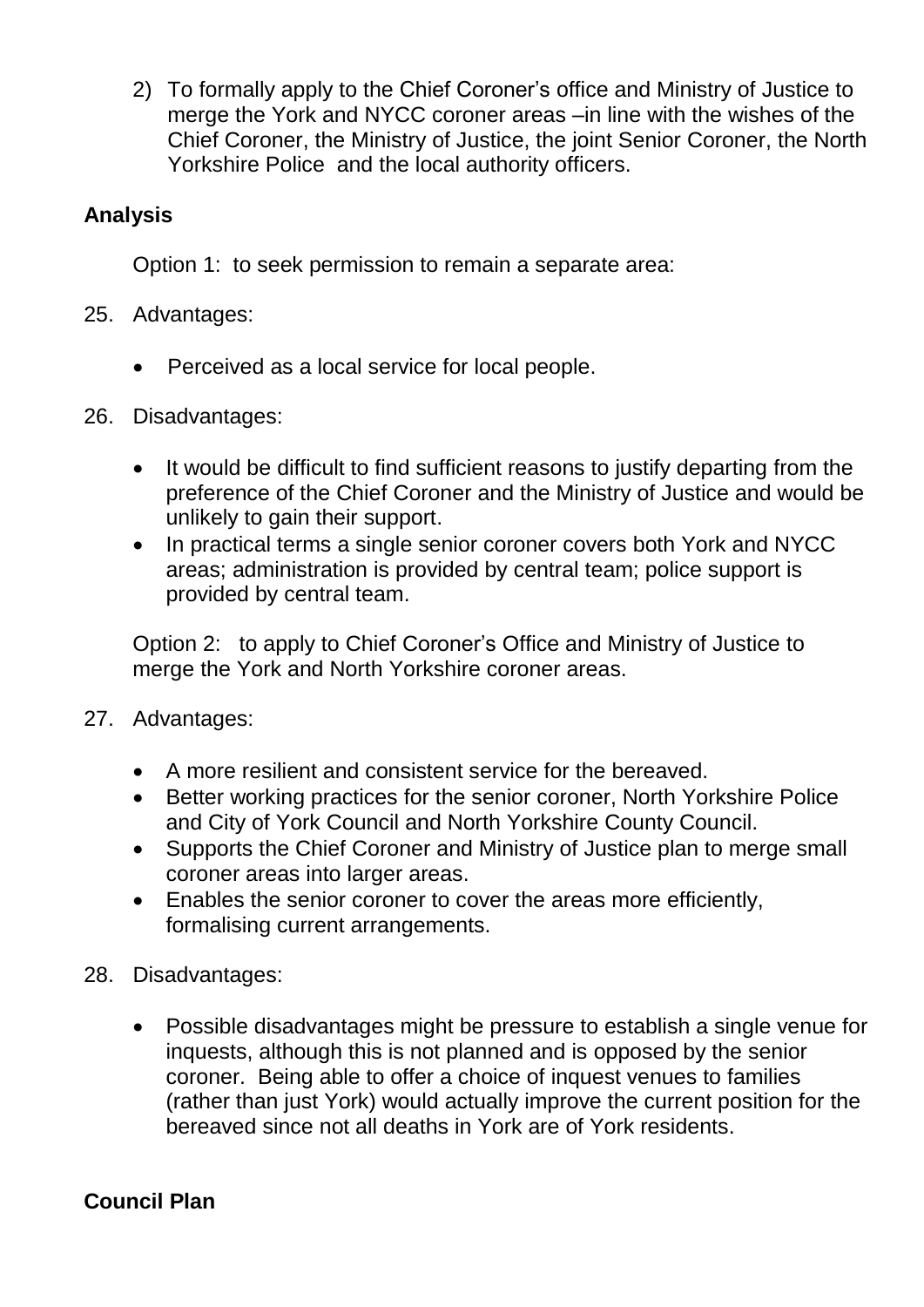29. The proposal to merge the Coroner areas will assist in the Council's priority of a prosperous City for all by seeking to improve a resilient and effective Coroner Service for citizens.

# **Implications**

30. All relevant implications of the proposals have been considered.

# **Financial**

It is estimated there will be a small cost reduction to City of York Council from merging the two North Yorkshire areas and reducing controllable spend. However as the Coroner budget has been under pressure from above inflationary pay awards in recent years, there will not be a budgetary saving.

# **Human Resources (HR)**

No CYC staff are affected, and there are no HR implications.

# **Equalities**

An initial Equalities Impact Assessment using the NYCC EIA template, has been carried out jointly by NYCC and CYC, approved by CYC officers, and we are content that the equalities issues related to York have been fully considered and the impact is summarised as follows:

The coroner service responds to all deaths within its jurisdiction regardless of protected characteristics and the service is sensitive to differences in culture associated in particular with differences of race or religion and belief. Certain groups with a protected characteristic could be expected to be disadvantaged if families were expected to travel further to attend inquests. This would be especially true for older people or people with a disability. However, inquests will continue to be delivered locally wherever possible and desirable and individuals should not see any change in the service as a result of the change in jurisdictions.

Therefore North Yorkshire County Council and City of York Council considered a full Equalities Impact Assessment is not required for the merger of the Coroner's areas, as it is proposed that inquests will continue to be held in the same venues as they are currently. City of York Council has carried out a better decision tool making assessment and this is attached at Annex 3. A merged coroner service will have a positive impact on the following human rights:

• Right to a fair and public hearing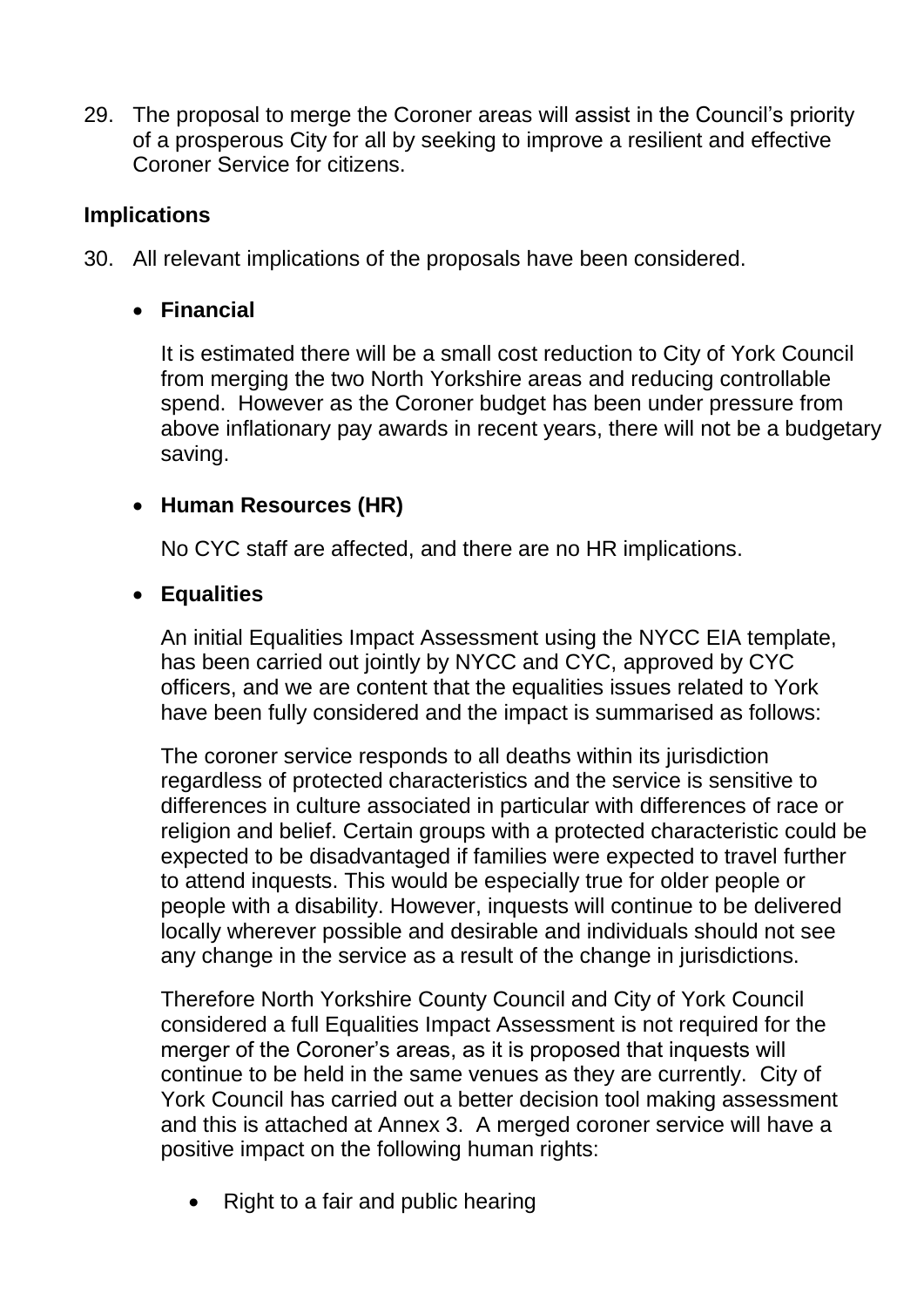• Right to respect for private and family life, home and correspondence

by reducing delays and offering a choice of inquest venues. The assessment shows that there will be no negative impacts caused by the merger of the services.

## **Legal**

A service level agreement has been drafted to cover the merger of the services between York and North Yorkshire County Council and will be signed by both authorities before the proposed merger takes effect.

# **Crime and Disorder**

No implications.

# **Information Technology (IT)**

No implications – North Yorkshire and York coroner's service currently share a database system which is contracted by North Yorkshire County Council and does not use City of York Council systems. Data belongs to the coroner, not to the local authorities.

#### **Property**

No implications.

## **Data Protection**

North Yorkshire County Council as the lead for the merger completed a Data Protection Impact Assessment which is included in Appendix F of Annex 2: Business case for merger of York and North Yorkshire coroner areas.

City of York Council undertook their own screening assessment for whether a full DPIA was required both local authorities found that there was no requirement to do a full DPIA.

## **Risk Management**

There are no known risks in relation to the recommendation in this report.